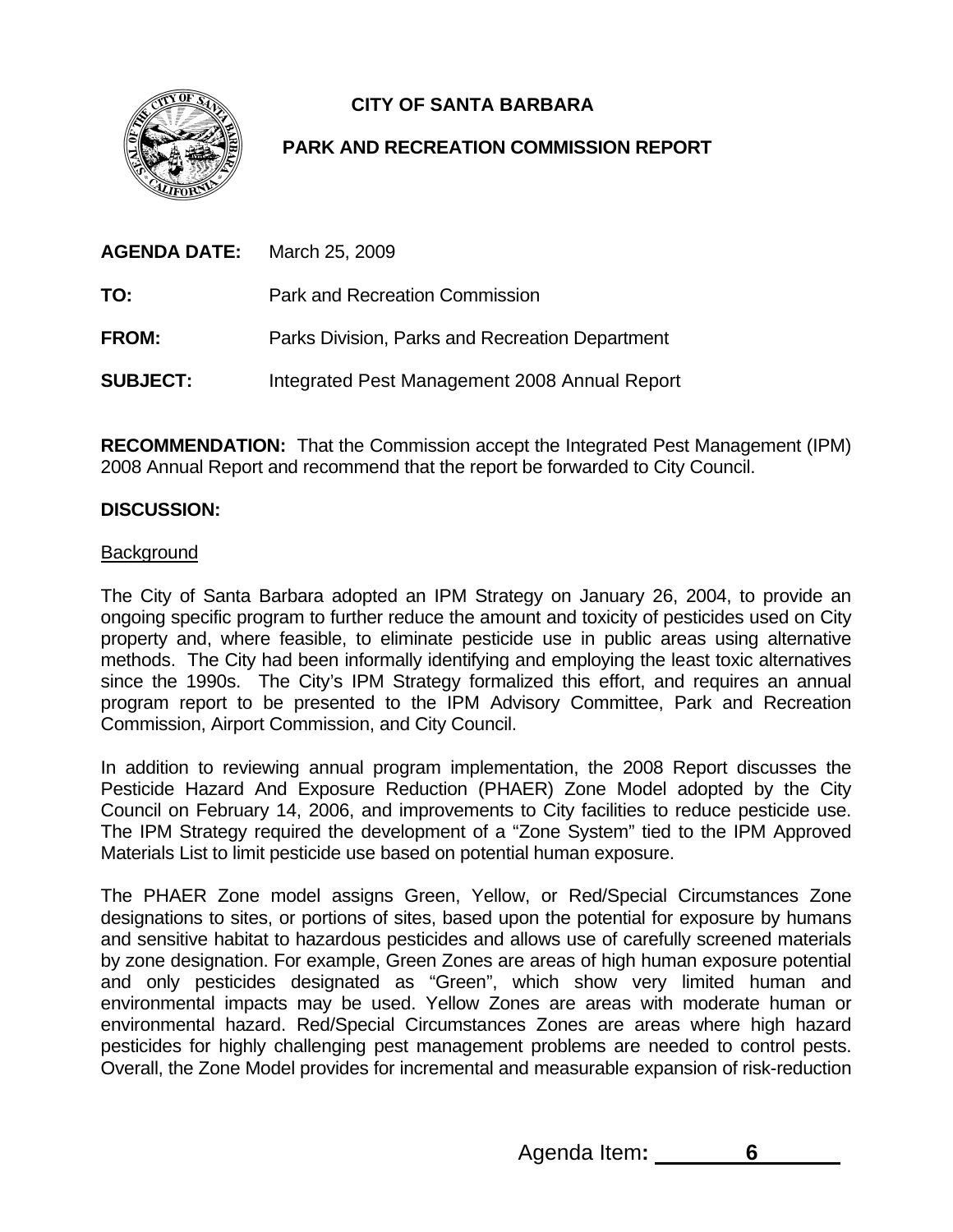Park and Recreation Commission Report Integrated Pest Management 2008 Annual Report March 25, 2009 Page 2

efforts, along with communicating clearly to the public the general potential for pesticide exposure.

The 2008 IPM Annual Report (Attachment 1) addresses the following:

- Types of pest problems encountered by each department
- Types and quantities of pesticides used by each department
- Exemptions currently in place and granted the past year
- Alternative pest management practices
- Effectiveness of alternative practices
- Proposed changes to pest management practices

## **2008 IPM Program Highlights**

In the  $5<sup>th</sup>$  year of the IPM program, there was a 31% overall decrease in pesticide use. This included a decrease in the use of Red materials from 32 units to 25 units. The use of yellow materials also decreased from 1,571 units to 868 units. The use of Green Materials increased from 43 units to 239 units.

## City-wide

- The units of pesticides applied decreased from 1,646 to 1,132.
- Units of Green materials increased from 43 to 239.
- Units of Yellow materials decreased from 1,571 to 868.
- Units of Red materials decreased from 32 to 25.
- The number of times pesticides were applied (including Green, Yellow, and Red materials) decreased from 269 in 2007 to 160 in 2008.
- City-wide, 14 infractions<sup>1</sup> of the IPM Strategy were recorded.

<sup>1</sup>An infraction is the application of a restricted material without an exemption. An exemption is required to use materials that are not on the Approved Materials List or to use higher risk materials in areas designated as lower risk (i.e. using a Red material in a Yellow area or a Yellow material in a Green area).

## Airport

- Due to an overall average rain season in 2008, applications of Altosid XR, an extended release, yellow mosquito control product, decreased by from 1,153 units in 2007 to 621 units in 2008. A pilot project using a larger percentage of green materials to control mosquitoes was initiated in the fall of 2008.
- Applications of Ditrac, a Yellow material, for rodent control were dramatically reduced from 197 units in 2007 to 33 units in 2008.
- 15,834 labor hours were spent performing alternative efforts for weed control, etc.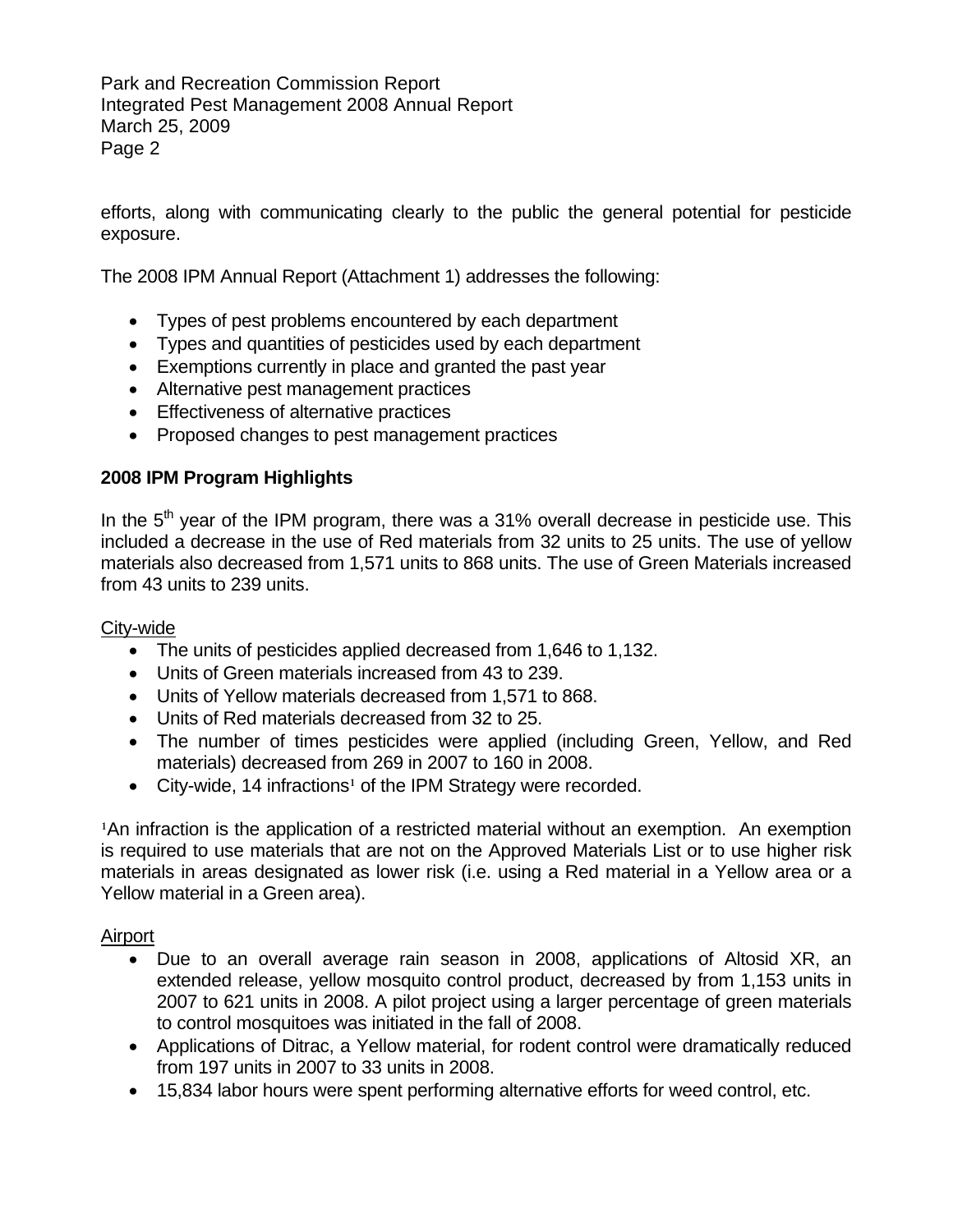Park and Recreation Commission Report Integrated Pest Management 2008 Annual Report March 25, 2009 Page 3

- Applications of the Yellow materials Roundup Pro and Surflan used to control weeds decreased from 140 units in 2007 to 137 units in 2008.
- An exemption for Termidor SC was granted for the treatment of an infestation of subterranean termites in one Airport building.
- The Airport had one infraction of the IPM Strategy. Contractors working for the Airport inadvertently applied .75 gallons of QuickPro herbicide, a Red material, in an Airport Yellow zone without an exemption. This was the only application of a special circumstance material at the Airport in 2008.

## **Creeks**

- No pesticides were applied in 2008.
- Application of 102 yards of mulch.

## Golf

- The units of pesticides applied increased from 12 to 29.
- Units of Yellow materials decreased from 11 to 5.
- Units of Red materials increased significantly from 1 to 24.
- The golf course continues to brew microorganisms and compost tea for the greens.
- Golf had 2 infractions of the IPM Strategy, applying an herbicide and a fungicide without the required exemption.

## Parks Division

- The units of pesticides applied increased from 17 to 78.
- Units of Green materials increased from 12 to 40.
- Units of Yellow materials increased from 6 to 38.
- No Red materials were used in 2008.
- 3,587 lineal feet of curbing installed in parks to reduce weed spread.
- Application of 2,125 yards of mulch.

## Public Works

- The units of pesticides applied increased from 2 to 28.
- Units of Green materials increased from .5 to 20.
- Units of Yellow materials increased from 1 to 8.
- Units of Red materials increased from 0 in 2007 to .221 in 2008.
- Public Works had 11 infractions of the IPM strategy. Eleven pesticides were applied without the required exemptions. These applications totaled 8 units and most were due to contractor use for structural pest control, and many were applied in bait stations.

# Waterfront Department

• No pesticides were applied in 2008.